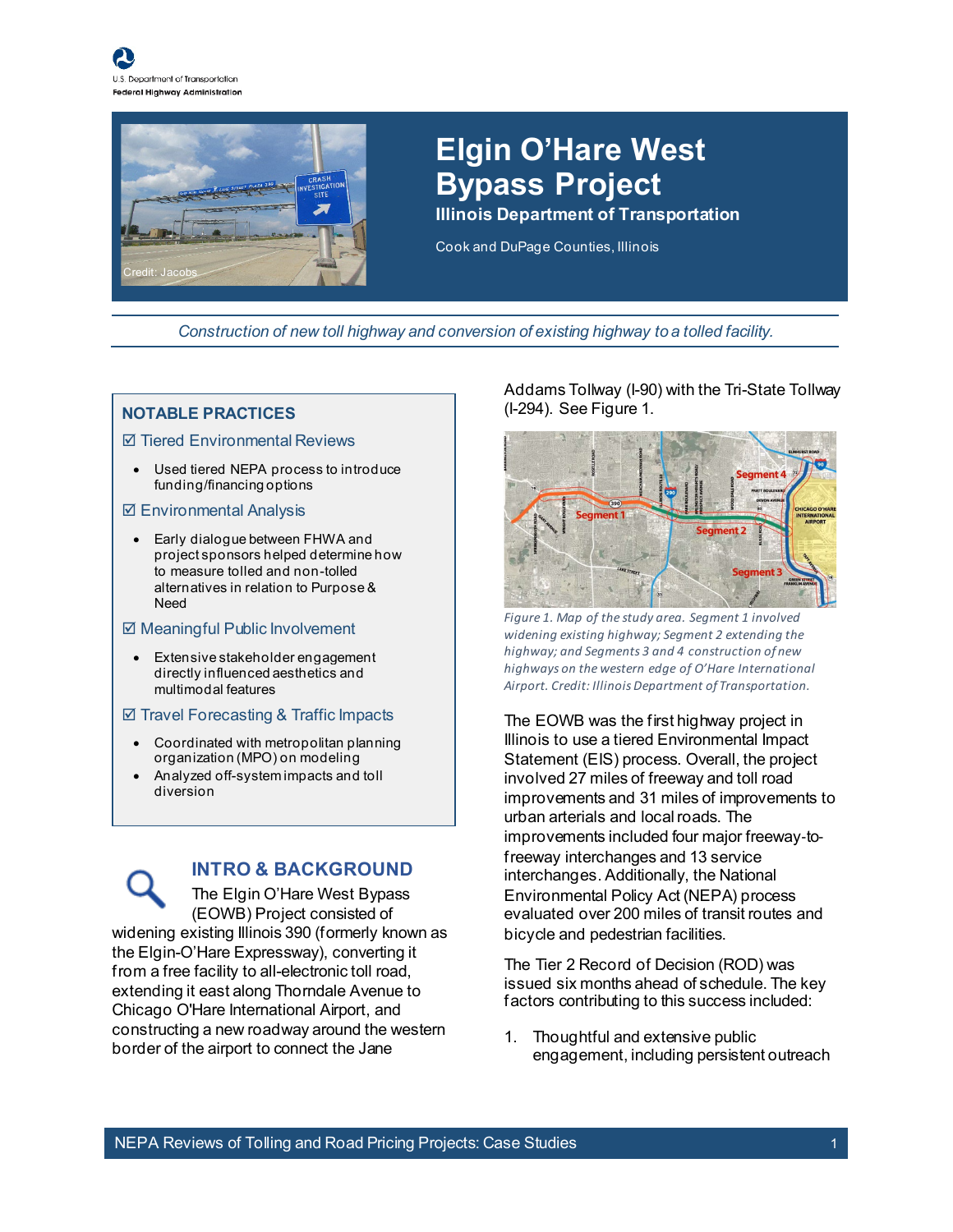activities and the use of multiple advisory groups to provide input on different topics.

- 2. Early conversations about how to evaluate tolling in the alternatives analysis through the tiered NEPA process.
- 3. Assessment of how tolling may impact alternatives' ability to achieve the Purpose and Need.
- 4. Prior Concurrence from FHWA on the Tier 1 and Tier 2 Draft and Final EIS.

The Illinois Department of Transportation (IDOT) led the preliminary engineering and NEPA phase of the project. Upon completion of the NEPA process, the Illinois Tollway, renamed the project the Elgin-O'Hare Western Access project during design and construction.

#### **TIERED ENVIRONMENTAL REVIEWS**

With a study area of more than 112 square miles and a wide range of multi-modal alternatives, the use of a tiered NEPA process enabled IDOT and the other project sponsors to first focus on the "big picture" questions, including high level considerations of project funding, at a reasonable level of detail.

The Tier 1 EIS explored modal and corridor location options for the proposed improvements, starting with 15 concepts. Screening for the concepts that satisfied purpose and need reduced the list to 10 alternatives. Further screening based on environmental and socioeconomic effects reduced the list to 7 alternatives. The ROD for the Tier 1 EIS approved the selection of the preferred type of improvement (a set of roadway, transit, and bicycle/pedestrian improvements) and a preferred corridor (location). The Purpose and Need chapter of the Tier 1 EIS included a discussion of funding and financing, but none of the Tier 1 alternatives included tolling.



#### **ENVIRONMENTAL ANALYSIS**

Funding and financing mechanisms were part of early discussions of the project. Recognizing limited public funding at the State level, the project sponsors and FHWA discussed

how to address funding choices, which were likely to include tolling, in the Tier 1 EIS. It was important to establish an approach early on to ensure that alternatives analyses considered:

- The impact of tolling on performance relative to the Purpose and Need;
- The degree to which the NEPA document should discuss funding and in what context; and
- How to address and mitigate diverted traffic on the adjacent transportation network.

Because the Tier 1 EIS focused on general corridor location and modal alternatives over a large study area, it lacked sufficient detail to develop analyses comparing free facilities to tolled roadways and evaluate the impact of tolling on the public. The Tier 2 EIS focused within the recommended build corridor, developing both engineering and traffic analyses needed to distinguish between the effects of free and tolled roadways.

During the Tier 2 EIS process, the Governor's EOWB Advisory Council completed a report recommending that the Illinois Tollway be the implementing agency. To develop guiding principles for financing options, an Advisory Council had examined a range of potential funding and financing sources, including traditional federal-aid funding, innovative financing tools (e.g. federal credit assistance tools (TIFIA), federal debt financing tools (GARVEE bonds), private financing/publicprivate partnerships, and value-capture), and tolls and pricing.

Traffic modeling demonstrated that the potential diversion of traffic due to tolling was low (1 to 5 percent). The modeling showed that this level of diversion would not create a noticeable impact on the adjacent roadway systems. Additionally, the use of advisory groups ensured buy-in from stakeholders on tolling.

To help ensure that impacts to the local roadways would be minimal, the selected alternative did not include a contiguous frontage road system. A frontage road would encourage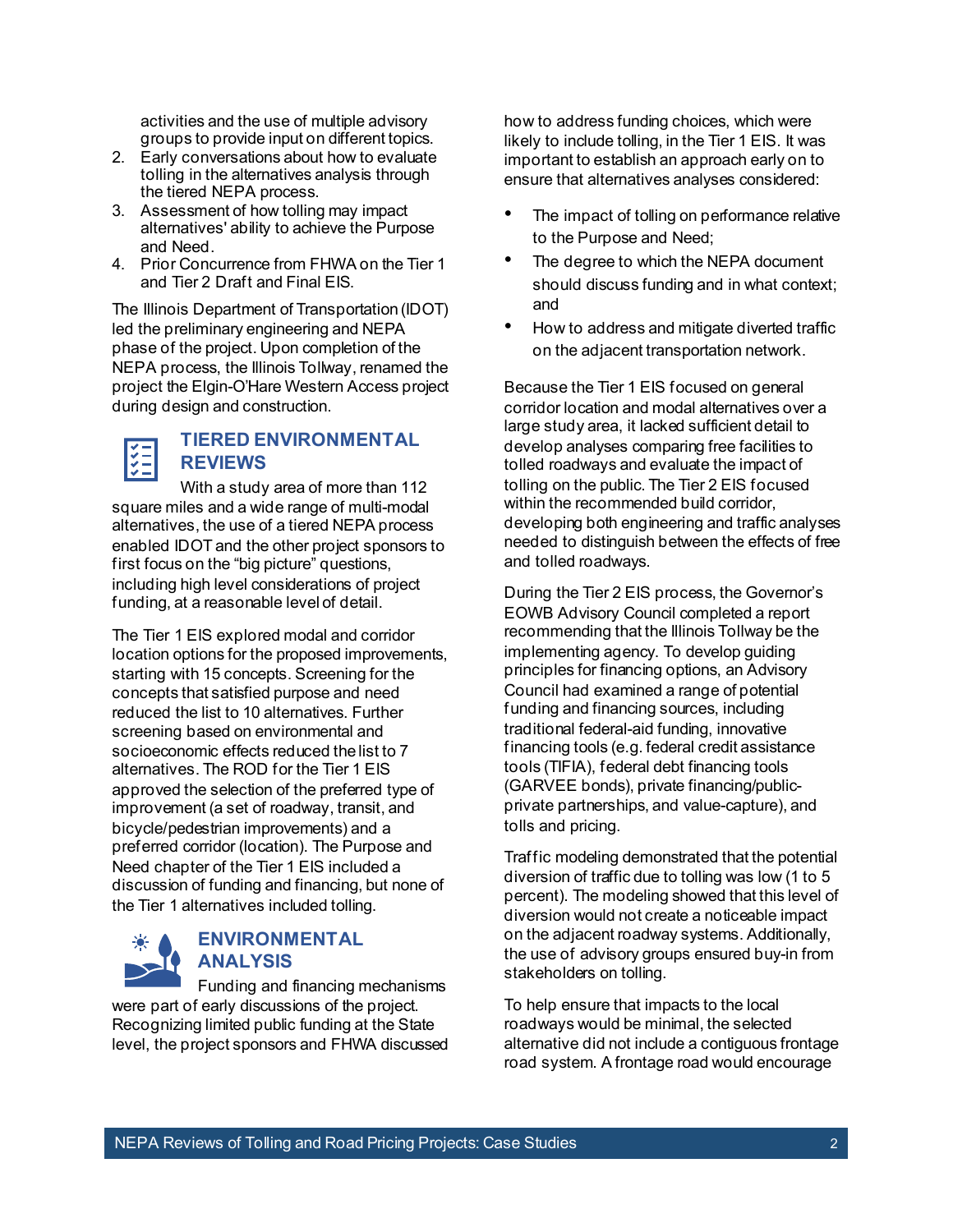use of local roads for trips intended for the new facility. However, IDOT reconfigured local roadways to allow local trips to be made without paying a toll to ensure access for those in the communities surrounding the project.

The project also provided for other transportation modes, including transit and bicycle and pedestrian facilities. The Tier 2 ROD was issued in December 2012. The project is currently under construction, and IDOT anticipates it to be operational by 2025.

#### **MEANINGFUL PUBLIC INVOLVEMENT**

IDOT engaged community stakeholders to ensure the EOWB Project included Context Sensitive Solutions/Design (CSS/D). The project team provided information on corridor designs early in the process, listened to feedback from stakeholder groups, and developed solutions to minimize impacts and maximize benefit, including solutions that incorporated context sensitivity while fulfilling mobility needs throughout the corridor. The outreach efforts persisted throughout project development. Funding and financing, and particularly tolling, were key topics in discussions with stakeholders, especially the potential conversion of the existing free portion of the Elgin-O'Hare Expressway to a tolled facility.

A local advisory committee formed to work with IDOT to address local issues relating to construction, such as noise abatement, landscaping, land acquisition, drainage and utility issues, aesthetics, bike and pedestrian enhancements, and sustainability and economic initiatives. IDOT invited each of the 19 communities and townships along the EOWB corridor to designate a member for the committee. Implementation of CSS/D and coordination with the advisory committee led to the development of an aesthetic theme for bridges and retaining walls.

Stakeholder input also led to adding multimodal options in the project. The project included the construction of 16 miles of bicycle and pedestrian paths, which provided connections to north-south regional and community trails and bicycle/pedestrian facilities in the area including the North DuPage Regional Trail, the Salt Creek Greenway Trail, and the Schaumburg Bicycle Path.

In addition to the public and advisory committee meetings, the project team formed a "speakers bureau" approach to outreach, attending more than 200 community/social organization events to present information about the project and seek input.

IDOT conducted three public meetings, a public hearing, eleven Corridor Planning Group/Task Force meetings, and five interactive workshops. The largest public meeting had more than 10,000 attendees, and over 38,000 comment letters supported the preferred alternative.



#### **TRAVEL FORECASTING & TRAFFIC IMPACTS**

With four freeway-to-freeway interchanges and substantive improvements to urban arterials, the EOWB project had the potential to change the transportation landscape for a large metropolitan area. It was important, therefore, that the travel demand modeling, forecasting, and traffic analysis consider the regional context. The study team met regularly with the MPO, the Chicago Metropolitan Agency for Planning, throughout the NEPA process to ensure that the project modeling methodology was consistent with the MPO's travel demand modeling and forecasting methods.

Understanding travel demand and traffic characteristics was a key component in determining the tolling and pricing components for the corridor. The measures of effectiveness used to evaluate alternatives included access, land use, revenue, and changes in travel characteristics. These, in turn, influenced decisions about corridor sizing and access locations.

The project sponsors developed a phased approach to tolling and pricing which they applied iteratively as they refined the alternatives. The model output provided an